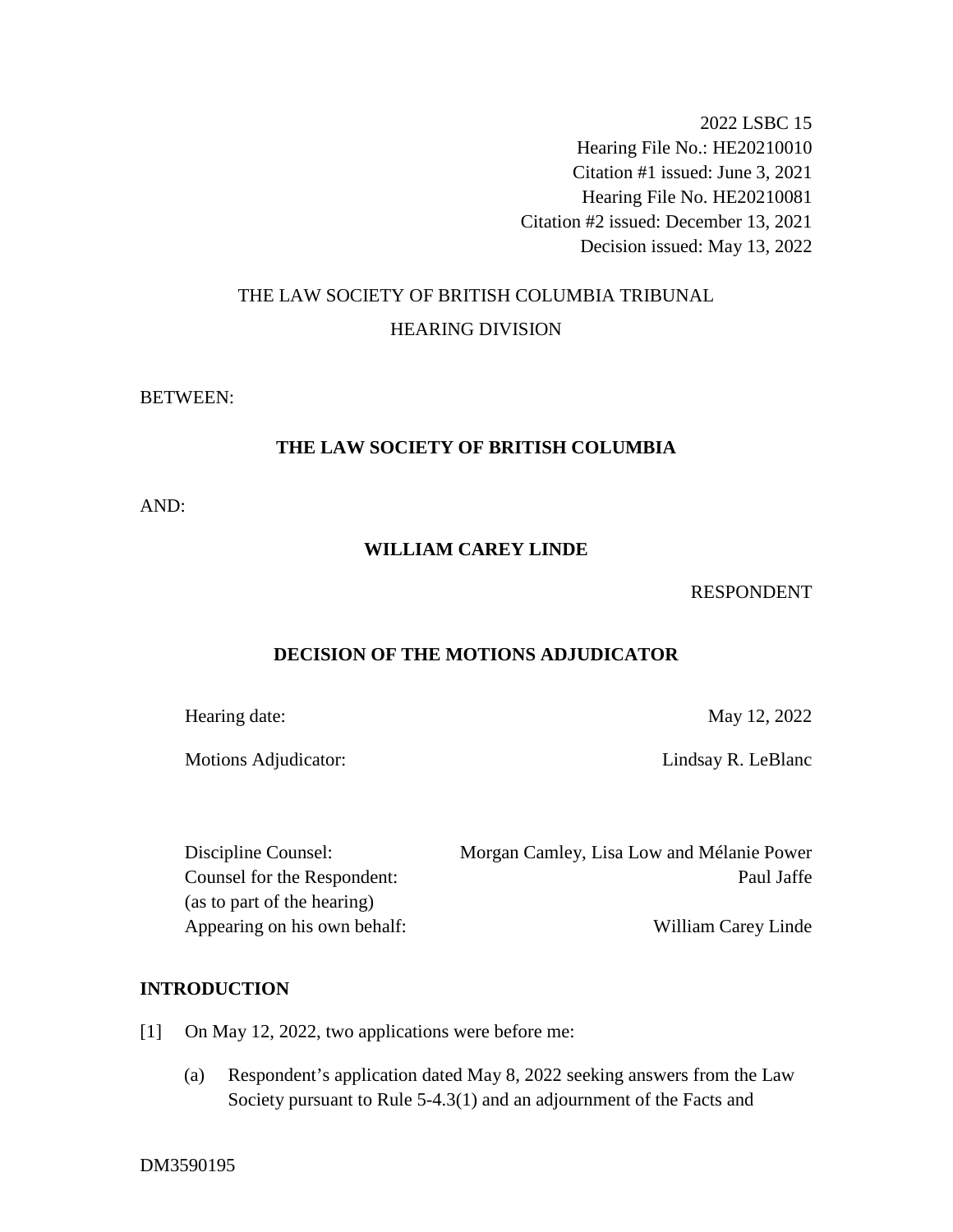Determination hearing scheduled to commence May 16, 2022 (the "F&D Hearing"); and

- (b) Law Society's application seeking to have the F&D Hearing closed to the public and to extend the terms of my non-publication and anonymizing order of March 27, 2022.
- [2] The applications were heard electronically via video. At the onset of the hearing, members of the public and media were in attendance. I made a ruling that the hearing would be closed to the public. Based on the material filed in support of the applications, I had determined that to facilitate wholesome submissions on the applications before me and to ensure the privacy rights and identity of minors was preserved during the hearing, a closed hearing was necessary. In making this determination, I also considered the prior sealing orders made in the Supreme Court of BC and the BC Court of Appeal. In making my order, I advised the parties that I was not pre-determining the Law Society's application and would hear submissions from the parties.
- [3] In addition to the applications that were before me, I received submissions from the parties concerning the Respondent's outstanding application dated March 14, 2022, regarding alleged bias in a Discipline Committee meeting.

# **Respondent's application Answers from the Law Society pursuant to Rule 5-4.3(1)**

- [4] With respect to the first part of the Respondent's application, I have reproduced the questions sought to be answered by the Respondent:
	- 1. Provide the name of the complainant in investigation # 20180455.

Did the complainant receive the report? Please provide the report.

In what way does a member saying in a family trial "hell hath no fury like a woman scorned" warrant a complaint demanding justification from that member?

- 2. What is the LSBC position with respect to having my hearings in person?
- 3. Why did LSBC instruct counsel to prepare a draft order to, among other things, close my hearing to the public?
- 4. What is the LSBC's definition of ungovernable in relation to a member?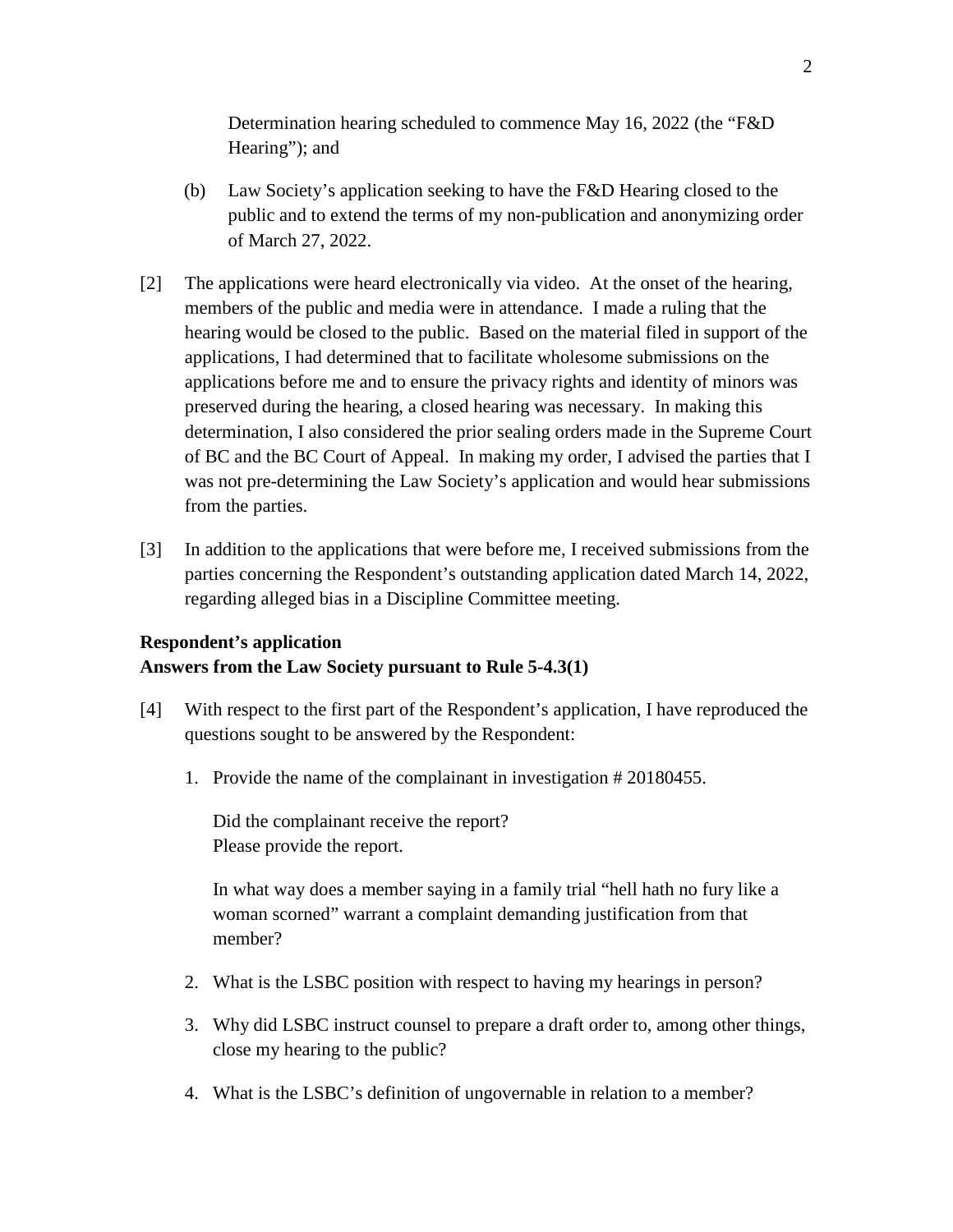- 5. What is the process by which outside counsel is determined generally and Ms. Camley in particular, in my case?
- 6. Did Ms. Camley or anyone on her behalf request this file?
- 7. In how many citation hearings has Ms. Camley acted for the LSBC?
- 8. How many outside counsel are there in Greater Vancouver the LSBC could have asked to represent them in my case?
- 9. Bencher LeBlanc-requested of outside counsel draft what the LSBC would regard as an appropriate form of order to anonymize names that would arise within the hearing. Counsel provided the Respondent with such a draft. The draft sought, among other things, to close the hearing to the public and media. Did that specific application originate with counsel? If not, from whom?
- 10. Who at the LSBC gives instructions to outside counsel in my case?
- 11. Who does outside counsel look to for instructions in my case?
- 12. Who does outsider counsel Julia Lockhart take instructions from in complaint CO20220012?
- 13. Who within the LSBC instructed Staff Lawyer Shela Miyanji to pursue complaint 20210955?
- 14. What is the established protocol used by LSBC staff in determining whether a complaint is sufficiently de minimus to not warrant a letter to the member complained about? Would this protocol rebuff a complaint against counsel who might quote Shakespeare "The first thing we do is kill all the lawyers?"
- [5] Rule 5-4.3 provides as follows:

Preliminary questions

**5-4.3** (1) Before a hearing begins, any party may apply for the determination of a question relevant to the hearing by filing with the Tribunal and delivering to the other party, written notice setting out the substance of the application and the grounds for it.

(2) When an application is made under subrule (1), the Tribunal Chair must do one of the following as appears to the Tribunal Chair to be appropriate:

(a) appoint a panel to determine the question;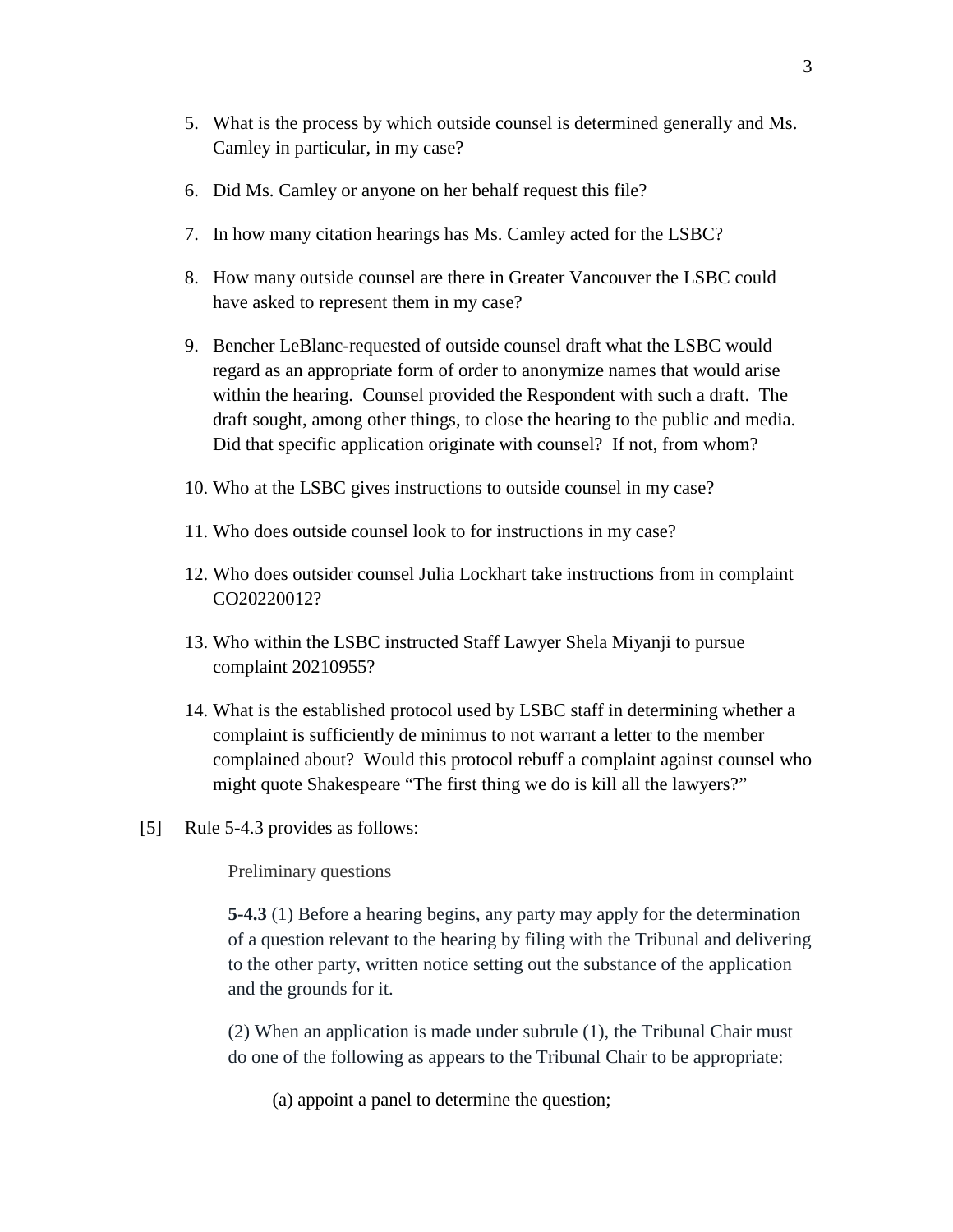- (b) refer the question to a motions adjudicator;
- (c) refer the question to the panel at the hearing of the application.

(3) A panel appointed under subrule (2)(a) is not seized of the application or any question pertaining to the application other than that referred under that provision.

- [6] As a motion's adjudicator, I have jurisdiction to consider the request made by the Respondent.
- [7] The Respondent submits that the requested information is necessary as he has had a difficult time determining who is representing the Law Society and wants to determine how Ms. Camley came to be the lawyer representing the Law Society. The Respondent submits that the answer to this question will assist him in bringing forward his allegations of bias.
- [8] The Law Society submits that they have provided a response to question #2 and that they take no position with the F&D Hearing proceeding in person. With respect to the remainder of the questions, they say that the requests are either irrelevant or subject to privilege. Upon receipt of the request from the Respondent, the Law Society provided the following responses:

|    | <b>Second Letter</b>           | <b>LSBC</b> Response                      |
|----|--------------------------------|-------------------------------------------|
| 1. | Provide the name of the        | Information regarding investigation       |
|    | complainant in investigation   | file $\#20180255$ is irrelevant to        |
|    | #20180255.                     | Citation #1. Investigation File           |
|    |                                | Number for Citation #1 is                 |
|    | Did the complainant receive    | CO20190723.                               |
|    | the report?                    |                                           |
|    |                                | Information regarding investigation       |
|    | Please provide the report.     | file $\text{\#20180255}$ is irrelevant to |
|    |                                | #2. Investigation<br>Citation<br>File     |
|    | In what way does a member      | Citation<br>Number for<br>#2<br>is        |
|    | saying in a family trial "hell | CO20210518.                               |
|    | hath no fury like a woman      |                                           |
|    | scorned" warrant a complaint   | Further, this. request is repetitive of   |
|    | demanding justification from   | request that was made<br>the<br>at        |
|    | that member?                   | paragraph $3(e)$ of the First Notice of   |
|    |                                | Motion and denied.                        |
| 2. | What is the LSBC position      | Counsel for the Law<br>Society            |
|    | with respect to having [the    | indicated on May 3, 2022, that it took    |
|    | Respondent's hearings in       | no position as to whether the matter      |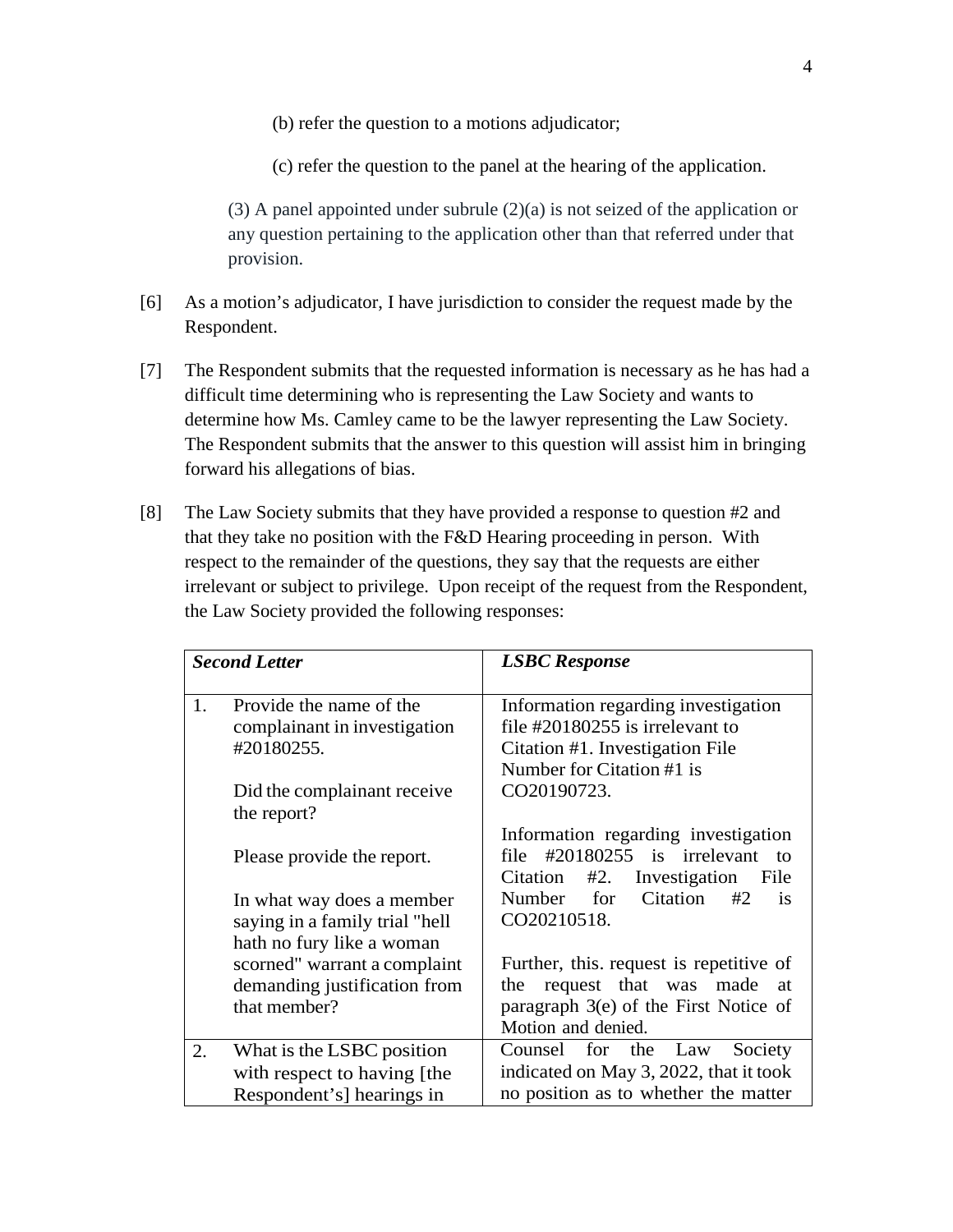|    | person?                                                                                                                                                                                                                                                                                                | proceeds in person, and reminded the<br>Respondent of the Tribunal Practice<br>Direction dated July 13, 2021, re In-<br>person, videoconference and other<br>forms of hearings. (Affidavit #3 of<br>Bianca Gatchallan Ex. D) |
|----|--------------------------------------------------------------------------------------------------------------------------------------------------------------------------------------------------------------------------------------------------------------------------------------------------------|------------------------------------------------------------------------------------------------------------------------------------------------------------------------------------------------------------------------------|
| 3. | Why did LSBC instruct<br>counsel to prepare a draft order<br>to, among other things, close<br>[the Respondent's] hearings to<br>the public?                                                                                                                                                            | Litigation strategy and decisions, and<br>instructions to counsel are privileged.                                                                                                                                            |
| 4. | What is the LSBC's definition<br>of ungovernable in relation to a<br>member?                                                                                                                                                                                                                           | This<br>request<br>irrelevant<br>the<br>is<br>to<br>determination<br>of Citation<br>#1<br>and<br>Citation #2.                                                                                                                |
| 5. | What is the process by which<br>outside counsel is determined<br>generally and Ms Camley in<br>particular in [the Respondent's]<br>case?                                                                                                                                                               | irrelevant<br>This<br>is<br>the<br>request<br>to<br>determination<br>of Citation<br>#1<br>and<br>Citation #2.<br>Further, litigation strategy and<br>decisions are privileged.                                               |
| 6. | Did Ms Camley or anyone on<br>her behalf request this file?                                                                                                                                                                                                                                            | request<br>This<br>is<br>irrelevant<br>the<br>to<br>determination<br>of Citation<br>#1<br>and<br>Citation #2.<br>Further, communications with counsel<br>are privileged.                                                     |
| 7. | In how many citation hearings<br>has Ms Camley acted for the<br>LSBC?                                                                                                                                                                                                                                  | This request is irrelevant to the<br>determination of Citation #1 and<br>Citation #2.                                                                                                                                        |
| 8. | How many outside counsel are<br>there in Greater Vancouver the<br>LSBC could have asked to<br>represent them in [the<br>Respondent's] case?                                                                                                                                                            | This request is irrelevant to the<br>determination of Citation #1 and<br>Citation #2.                                                                                                                                        |
| 9. | Bencher LeBlanc requested of<br>outside counsel draft what the<br>LSBC would regard as an<br>appropriate form of order to<br>anonymize names that would<br>arise within the hearing.<br>Counsel provided the<br>Respondent with such a draft.<br>The draft sought, among<br>other things, to close the | This request is irrelevant to the<br>determination of Citation #1 and<br>Citation #2.                                                                                                                                        |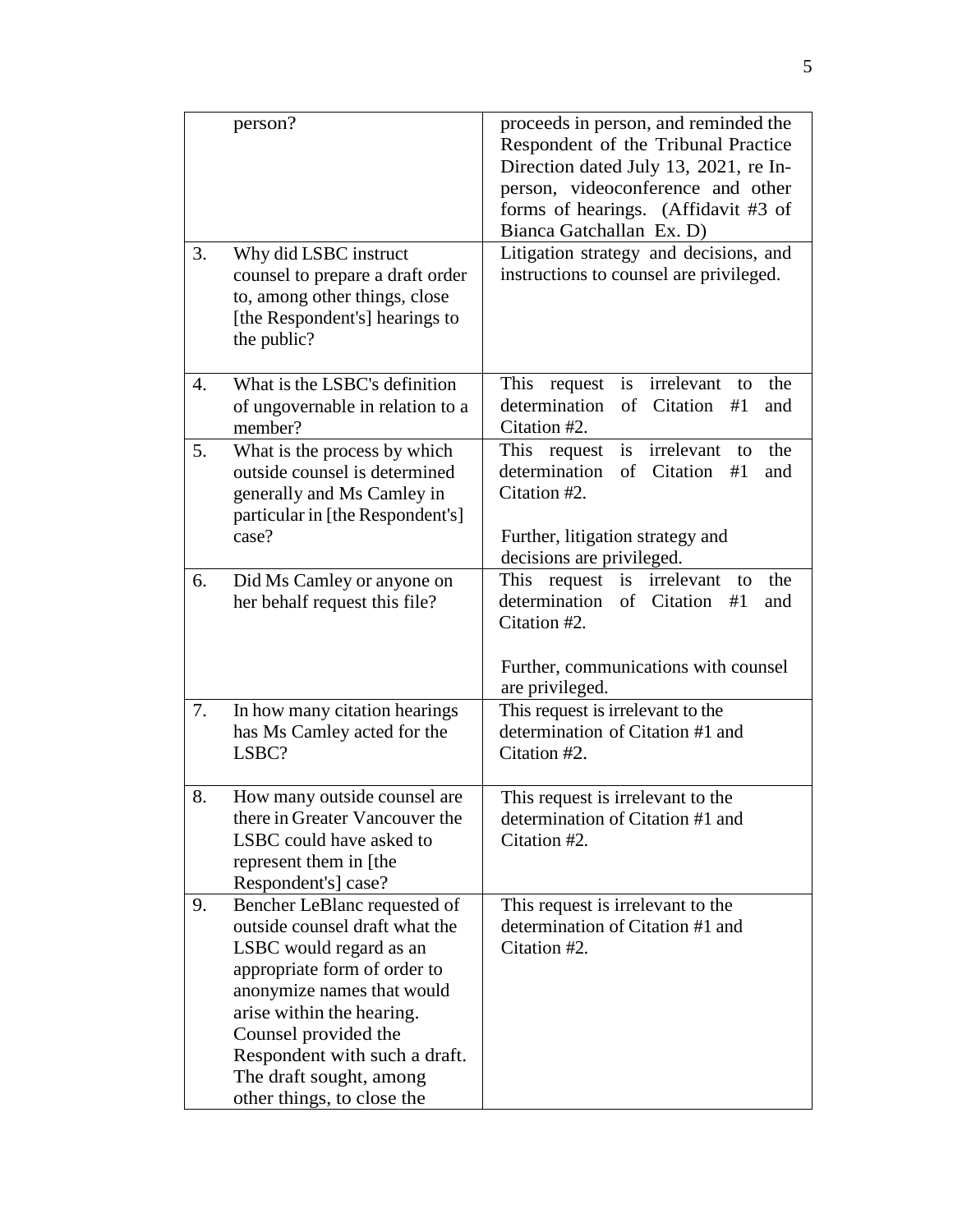|     | hearing to the public and        |                                        |
|-----|----------------------------------|----------------------------------------|
|     | media. Did that specific         |                                        |
|     | application originate with       |                                        |
|     | counsel? If not, from whom?      |                                        |
| 10. | Who at the LSBC gives            | This request is irrelevant to the      |
|     | Instructions to outside          | determination of Citation #1<br>and    |
|     | counsel in [the Respondent's]    | Citation #2.                           |
|     | case?                            |                                        |
|     |                                  | litigation strategy<br>Further,<br>and |
|     |                                  | decisions, and communications with     |
|     |                                  | counsel are privileged.                |
| 11. | Who does outside counsel         | This request is irrelevant to the      |
|     | look to for instructions in [the | determination of Citation #1<br>and    |
|     | Respondent's] case?              | Citation #2.                           |
|     |                                  |                                        |
|     |                                  | Further, litigation strategy and       |
|     |                                  | decisions, and communications with     |
|     |                                  | counsel are privileged.                |
| 12. | Who does outside counsel         | This request is irrelevant to the      |
|     | Julia Lockhart take              | determination of Citation #1<br>and    |
|     | instructions from in             | Citation #2.                           |
|     | complaint CO20220012?            |                                        |
|     |                                  | Further, litigation<br>strategy<br>and |
|     |                                  | decisions, and communications with     |
|     |                                  | counsel are privileged.                |
| 13. | Who within the LSBC              | This request is irrelevant to<br>the   |
|     | instructed Staff Lawyer Shela    | determination of Citation #1<br>and    |
|     | Miyanji to pursue complaint      | Citation #2.                           |
|     | 20210955?                        |                                        |
|     |                                  | Further, litigation strategy<br>and    |
|     |                                  | decisions, and communications with     |
|     |                                  | counsel are privileged.                |
| 14. | What is the established          | This request is irrelevant to the      |
|     | protocol used by LSBC staff      | determination of Citation #1 and       |
|     | in determining whether a         | Citation #2.                           |
|     | complaint is sufficiently de     |                                        |
|     | minimus to not warrant a         |                                        |
|     | letter to the member             |                                        |
|     | complained about?                |                                        |
|     |                                  |                                        |
|     | Would this protocol rebuff a     |                                        |
|     | complaint against counsel        |                                        |
|     | who might quote Shakespeare      |                                        |
|     | "The first thing we do is kill   |                                        |
|     | all the lawyers?"                |                                        |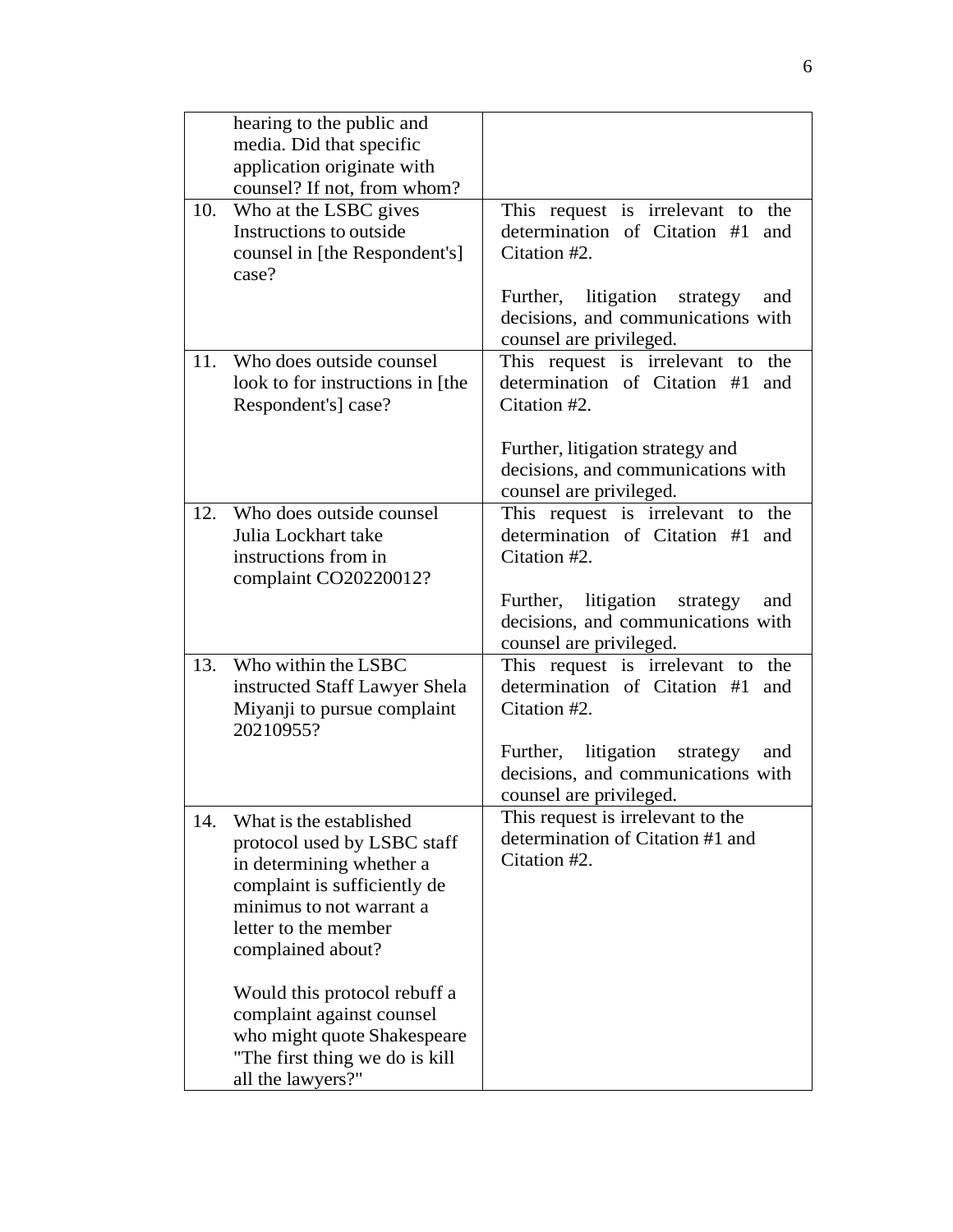- [9] The Rule relied on by the Respondent in bringing this application provides that the request must be relevant to the hearing.
- [10] The Respondent submitted the answers were relevant to determining who was acting for the Law Society. On all evidence before me, including correspondence, applications and emails involving the Law Society and the Respondent, counsel for the Law Society have identified themselves. I do not accept that the Respondent has been unaware of who is acting as legal counsel on behalf of the Law Society.
- [11] The Respondent seeks to discover how the Law Society retained Ms. Camley. The question of how legal counsel is retained and the reasoning behind it is subject to privilege. Furthermore, this information is not relevant to the issues that will be considered in the F&D Hearing.
- [12] I find that the questions presented by the Respondent are either protected by privilege or not relevant to the issues that will be engaged in the F&D Hearing and the Law Society's response was appropriate.

## **Adjournment application**

- [13] The Respondent seeks an adjournment of the F&D Hearing scheduled for May 16, 2022.
- [14] The F&D Hearing Date was set by me on March 17, 2022, with the consent of the Respondent.
- [15] The Respondent submits that he requires an adjournment to review documents provided to him pursuant to a Freedom of Information request which will assist him in his bias application. The Respondent has received the documents and indicated that in his view there are documents missing. Based on this comment, I find that the Respondent has had an opportunity to review the documents although perhaps not as thoroughly as he may wish.
- [16] The Law Society opposes the adjournment and submits the adjournment is not appropriate for the following reasons:
	- (a) the Respondent is seeking an adjournment in order to prepare an argument in a bias allegation that he has failed to diligently pursue and for which he is delinquent in filing his argument;
	- (b) the Respondent has not acted in good faith, as he failed to file an argument in his bias allegation and is now seeking to cure that delinquency with this adjournment;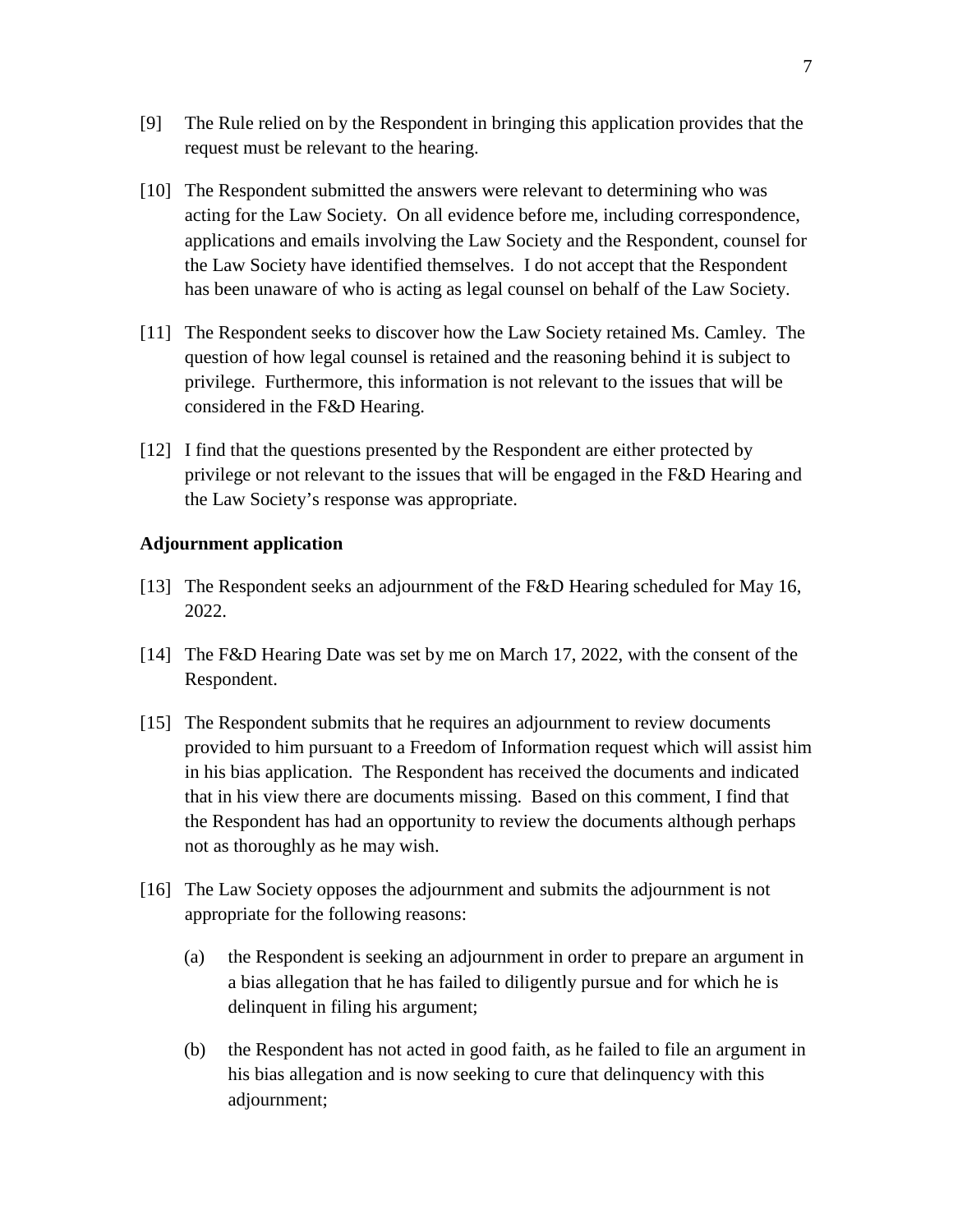- (c) the Law Society responded to the Respondent's document and information demands within the legislative timelines;
- (d) the Respondent has not shown any harm that he will suffer if the adjournment is not granted; further, any harm he does in fact suffer is as a result of his delinquency in filing his submissions in the bias allegation application, as he was directed; and
- (e) adjournments are inherently costly, and the Law Society has expended resources in preparing for the hearing to proceed on May 16, 2022.
- [17] I was directed to *Law Society of BC v. Coutlee,* 2018 LSBC 33, *Law Society of BC v. Welder,* 2014 LSBC 53 and *Law Society of BC v. Spears,* 2017 LSBC 29 for the following factors to be considered on an adjournment application:
	- (a) the purpose of the adjournment …;
	- (b) has the participant seeking the adjournment acting in good faith and reasonably in attempting to avoid the necessity of an adjournment;
	- (c) the position of the other participants and the reasonableness of their actions;
	- (d) the seriousness of the harm resulting if the adjournment is not granted;
	- (e) the seriousness of the harm resulting if the adjournment is granted;
	- (f) is there any way to compensate for any harm identified;
	- (g) how many adjournments has the participant seeking the adjournment been granted in the past.
- [18] The Respondent has not identified any prejudice to him other than stating he requires more time to review the documents provided. In my earlier decision (2022 LSBC 12), I found at paras. 12–17 that this material was not relevant to the two citations. The Respondent's submissions do not support a reconsideration of my decision. The Respondent has sought this information to advance a claim against the Law Society which is unrelated to issues present in the two Citations.
- [19] The parties are prepared to proceed with the F&D Hearing and I decline the adjournment. I find that it would not be in the public's interest to have the F&D Hearing adjourned.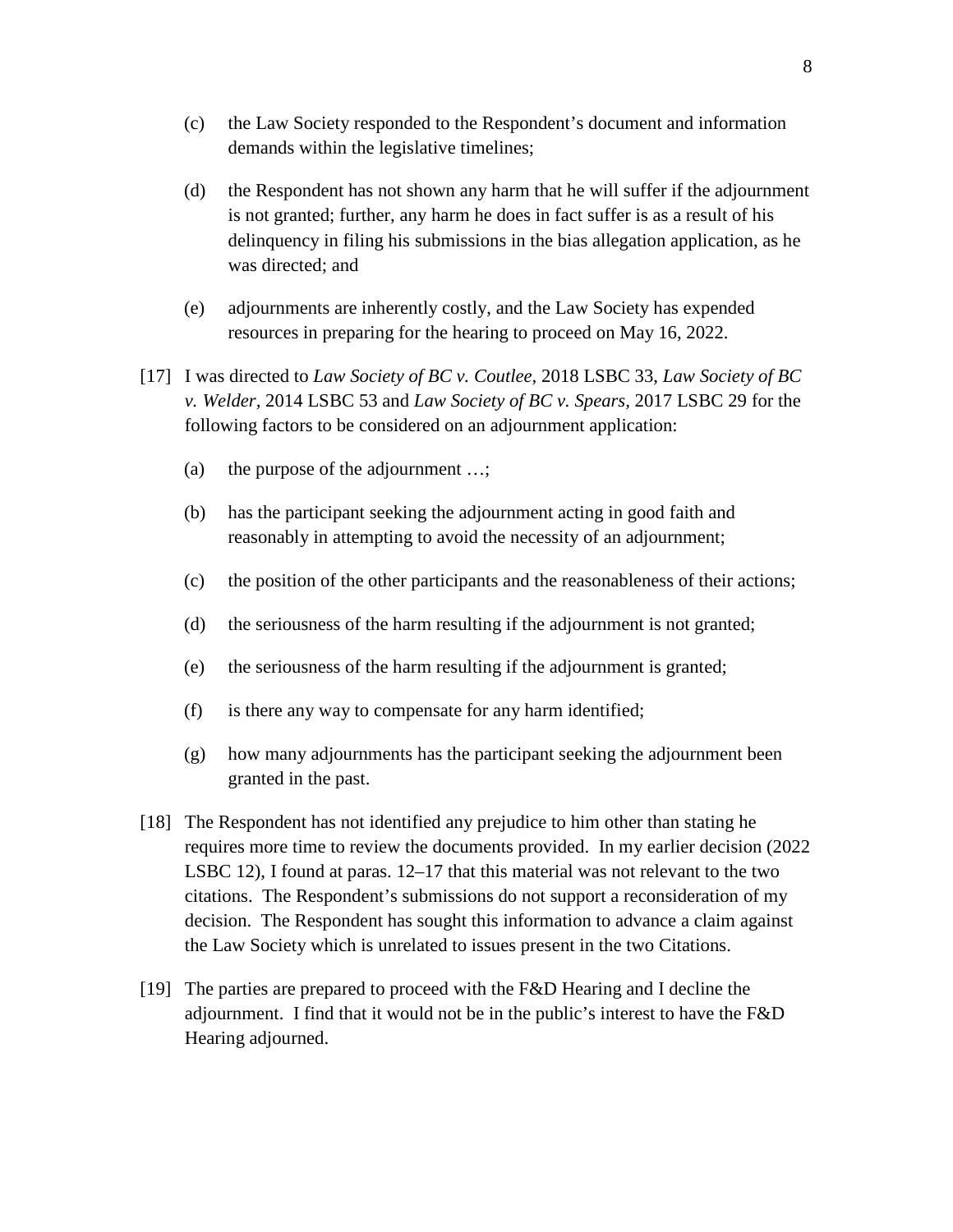#### **RESPONDENT'S OUTSTANDING BIAS APPLICATION**

- [20] On March 14, 2022, the Respondent brought forward an application alleging bias and seeking various orders. At the same time, the Respondent's application for document production which he sought to have considered before the bias application was heard.
- [21] At the hearing conducted on March 17, 2022, I advised the parties that I would consider the Respondent's two applications in a timely manner to facilitate decisions prior to the F&D Hearing and allowed the Respondent to have one application heard prior to the alleged bias application.
- [22] On April 6, 2022, I ordered that the Respondent's application concerning bias would proceed by written submissions, and I would receive the Respondent's submissions on or before April 14, 2022 (2022 LSBC 12 at para. 17).
- [23] The Respondent did not provide written submissions within the timeline imposed and did not seek additional time. Instead, the Respondent intends to bring the application at the beginning of the F&D Hearing.
- [24] The Respondent submitted that the reason for not providing submissions was that he was attempting to appeal my order and during the process the timeline had passed. No other reasons were provided.
- [25] The Law Society says it is an abuse of process for the Respondent to proceed in this manner and no justifiable reason has been provided for not complying with the timelines prescribed by my order.
- [26] I agree that the Respondent has not provided a justifiable reason for not complying with my order. As there is no time remaining to have the Respondent's application considered on written submissions prior to the F&D Hearing, I order that the Respondent's application concerning bias has been abandoned.

## **LAW SOCIETY'S APPLICATION**

- [27] The Law Society applies to have the F&D Hearing closed to the public and to extend the terms of my non-publication and anonymizing order of March 27, 2022, pursuant to Rule 5-8(1) to (5) inclusive of the Law Society Rules.
- [28] Rule 5-8(1) of the Law Society Rules provide that every hearing is open to the public in the absence of an order to the contrary. This means that members of the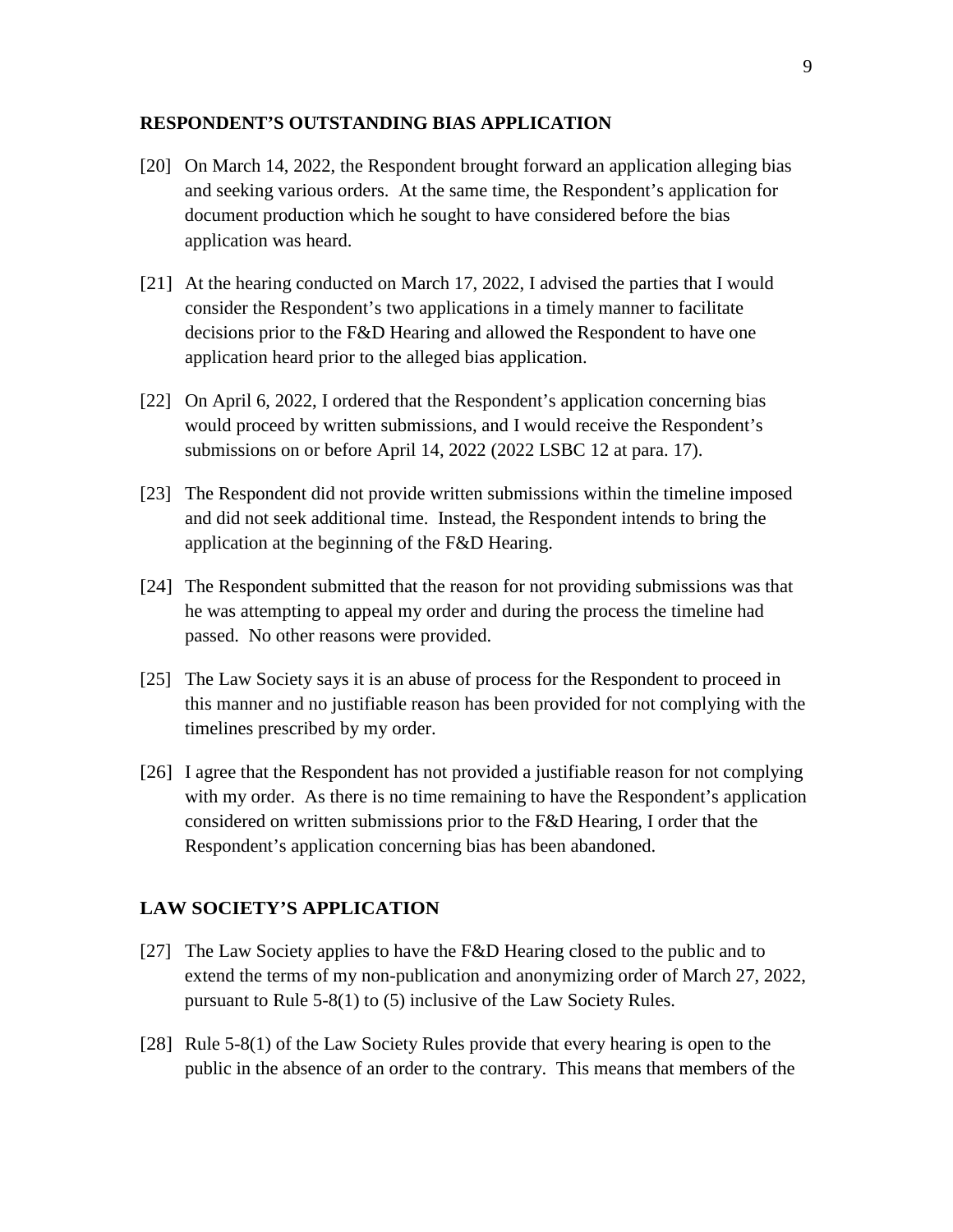public can attend hearings, and obtain filed documents, exhibits and transcripts upon request subject to the constraints of Rule 5-9(3).

- [29] The authority to make an order that specific information not be disclosed in order to "protect the interests of any person" is found in Rule 5-8(1.1) and Rule 5-8(2) of the Law Society Rules.
- [30] In making any order that seeks limits on the openness of the hearing, the burden rests on the party seeking to impose the limit (*A.B. v. Bragg Communications Inc.,*  [2012] 2 SCR. 567 at para. 11).
- [31] The two citations to be considered at the F&D Hearing relate to the Respondent allegedly breaching various terms of publication bans and anonymization and protection orders and/or facilitating others to breach terms of those same orders that were put in place by the Supreme Court of BC and the BC Court of Appeal to protect the identity of transgendered minor children.
- [32] The Respondent does not oppose, and I advised the parties at the hearing, that I would be making the following orders:
	- A. Any ruling or publication on this matter shall be redacted for confidential and privileged information, which includes anonymizing names or redacting information including but not limited to (the "Confidential Information"):
		- (a) The name of the Respondent's former client in proceeding *A.B. v. C.D. and E.F.,* BCSC, Vancouver Registry No. E190334 and No. CA46229 and *A.B. v. C.D. and E.F.,* BC Court of Appeal, Vancouver Registry No. CA46229 ("**C.D.**");
		- (b) The name of C.D.'s child ("**A.B.**");
		- (c) The name of A.B.'s mother ("**E.F.**");
		- (d) The name of the doctor(s) that provided treatment to A.B.;
		- (e) The name of the Respondent's former client in proceeding *A.M. v. Dr. F.,* Vancouver Registry No. 2011599 ("**A.M.**");
		- (f) The name of A.M.'s child ("**Y.Z.**");
		- (g) The name of Y.Z.'s father ("**W.X.**");
		- (h) the name of the doctor(s) that provided treatment to  $Y.Z.;$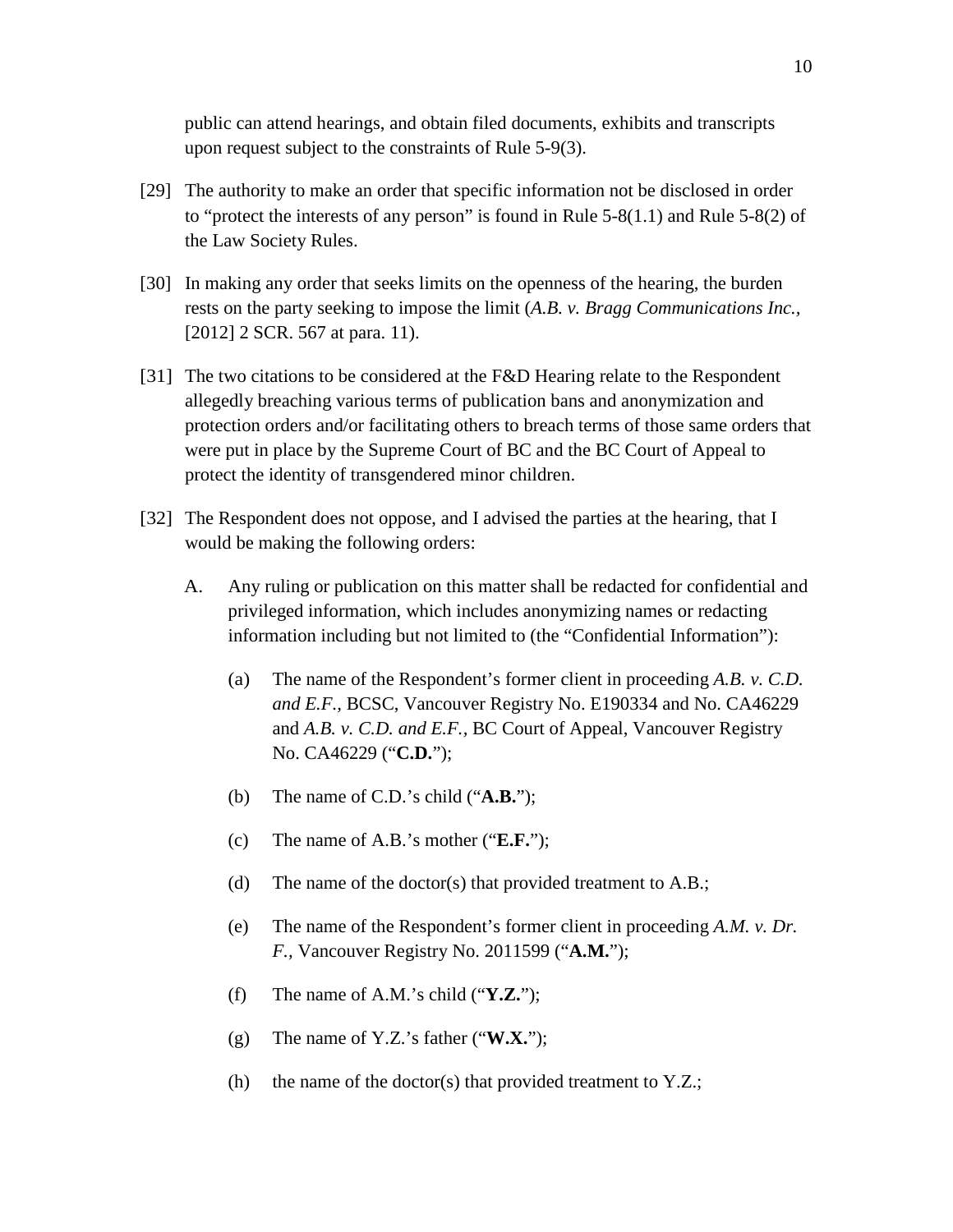- (i) any information that could disclose the identity of A.B., C.D., or E.F.;
- (j) any information that could disclose the identity of Y.Z., A.M. or W.X.;
- (k) any information or documentation relating to either A.B.'s or Y.Z.'s gender identity, physical and mental health, medical status or treatments;
- (l) the names of the interviewers and reporters to whom the Respondent disclosed any of the information set out in paragraphs (a) to (k) inclusive, and names of the news outlet the aforementioned individuals or reporters worked for or online publications the individuals are associated with to, and the title of the online publications; and
- (m) any reference to the exact words of interviews given by the Respondent to the individuals or reporters and media outlets that disclosed any of the information set out in paragraphs (a) to (k) inclusive.
- B. All parties are prohibited from publishing online or providing information to be published online copies of any documents filed in this proceeding that contains any of the Confidential Information.
- C. All parties are prohibited from publishing online or permitting to be published online copies of correspondence between the named parties and correspondence received from the Law Society Tribunal.
- D. The Respondent shall remove from his website, https://divorce-for-men.com/ and any other website that the Respondent has control over, any documents that contain the Confidential Information, including:
	- (a) The Schedules attached to Citation #1 authorized May 27, 2021.
- [33] The Respondent opposes the granting of the following relief sought by the Law Society:
	- A. All documents and materials filed up to and including the date of this Order and thereafter shall be permanently sealed, subject to a further order of the Law Society Tribunal.
	- B. The hearing of Citation #1 and Citation #2 shall be closed to the public.
	- C. Removal from the Respondent's website of a draft proposed Non-Disclosure Order.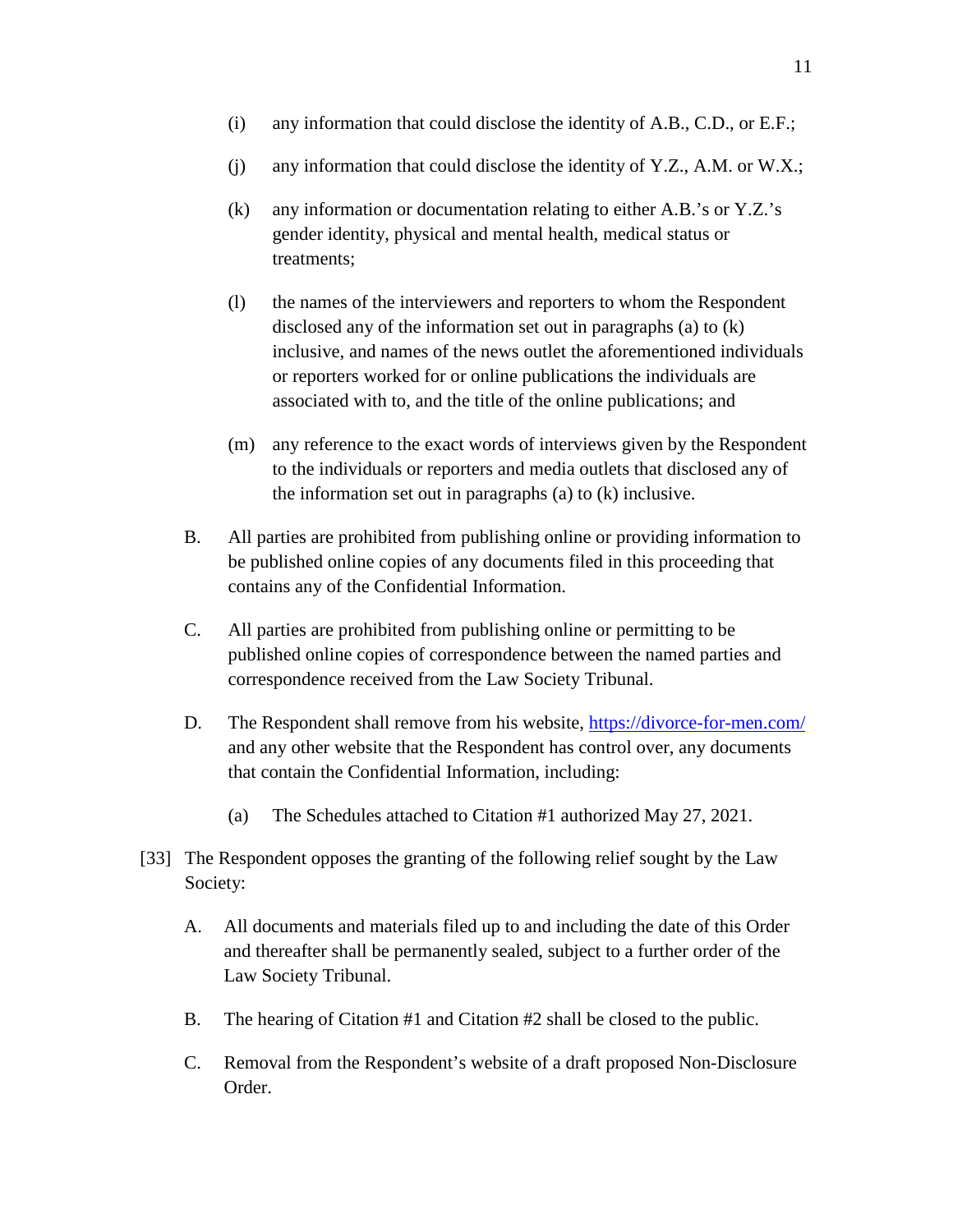[34] Both parties referred me to *Sherman Estate v. Donovan,* 2021 SCC 25, in support of their respective positions and in particular the following passages:

> [30] Court openness is protected by the constitutional guarantee of freedom of expression and is essential to the proper functioning of our democracy (*Canadian Broadcasting Corp. v. New Brunswick (Attorney General)*, [1996] 3 S.C.R. 480, at para. 23; *Vancouver Sun (Re)*, 2004 SCC 43, [2004] 2 S.C.R. 332, at paras. 23-26). Reporting on court proceedings by a free press is often said to be inseparable from the principle of open justice. "In reporting what has been said and done at a public trial, the media serve as the eyes and ears of a wider public which would be absolutely entitled to attend but for purely practical reasons cannot do so" (*Khuja v. Times Newspapers Limited*, [2017] UKSC 49, [2019] A.C. 161, at para. 16, citing *Edmonton Journal v. Alberta (Attorney General)*, [1989] 2 S.C.R. 1326, at pp. 1326-39, per Cory J.). Limits on openness in service of other public interests have been recognized, but sparingly and always with an eye to preserving a strong presumption that justice should proceed in public view (*Dagenais v. Canadian Broadcasting Corp.,* [1994] 3 S.C.R. 835, at p. 878; R. v. Mentuck, 2001 SCC 76, [2001] 3 S.C.R. 442, at paras. 32-39; *Sierra Club*, at para. 56). The test for discretionary limits on court openness is directed at maintaining this presumption while offering sufficient flexibility for courts to protect these other public interests where they arise (*Mentuck*, at para. 33). The parties agree that this is the appropriate framework of analysis for resolving this appeal.

…

[38] The test for discretionary limits on presumptive court openness has been expressed as a two-step inquiry involving the necessity and proportionality of the proposed order (*Sierra Club*, at para. 53). Upon examination, however, this test rests upon three core prerequisites that a person seeking such a limit must show. Recasting the test around these three prerequisites, without altering its essence, helps to clarify the burden on an applicant seeking an exception to the open court principle. In order to succeed, the person asking a court to exercise discretion in a way that limits the open court presumption must establish that:

- (1) court openness poses a serious risk to an important public interest;
- (2) the order sought is necessary to prevent this serious risk to the identified interest because reasonably alternative measures will not prevent this risk; and,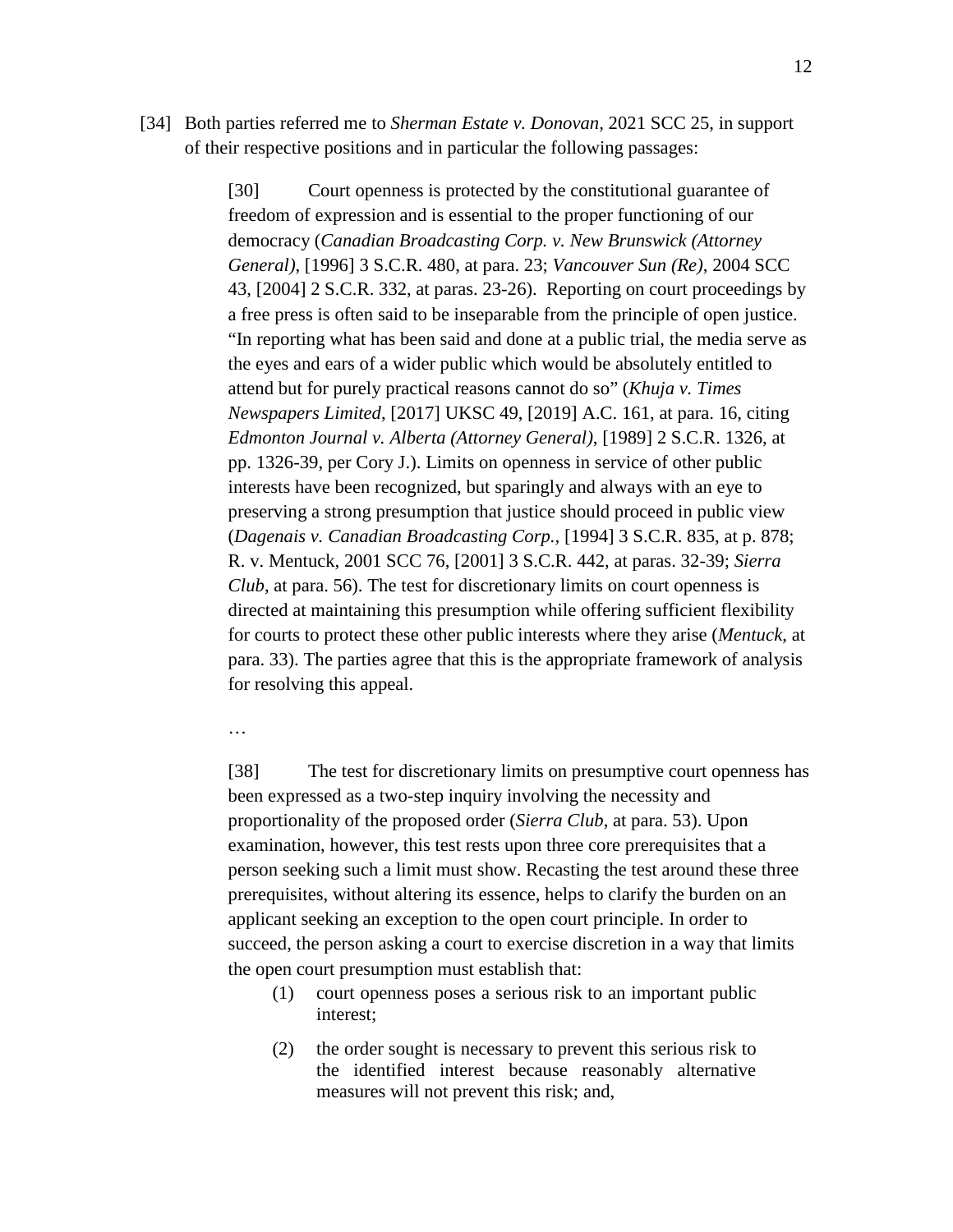(3) as a matter of proportionality, the benefits of the order outweigh its negative effects.

Only where all three of these prerequisites have been met can a discretionary limit on openness — for example, a sealing order, a publication ban, an order excluding the public from a hearing, or a redaction order — properly be ordered. This test applies to all discretionary limits on court openness, subject only to valid legislative enactments (*Toronto Star Newspapers Ltd. v. Ontario*, 2005 SCC 41, [2005] 2 S.C.R. 188, at paras. 7 and 22).

[39] The discretion is structured and controlled in this way to protect the open court principle, which is understood to be constitutionalized under the right to freedom of expression at s. 2(b) of the Charter (*New Brunswick*, at para. 23). Sustained by freedom of expression, the open court principle is one of the foundations of a free press given that access to courts is fundamental to newsgathering. This Court has often highlighted the importance of open judicial proceedings to maintaining the independence and impartiality of the courts, public confidence and understanding of their work and ultimately the legitimacy of the process (see, e.g., *Vancouver Sun*, at paras. 23-26). In *New Brunswick*, La Forest J. explained the presumption in favour of court openness had become "'one of the hallmarks of a democratic society'" (citing *Re Southam Inc. and The Queen (No.1)* (1983), 41 O.R. (2d) 113 (C.A.), at p. 119), that "acts as a guarantee that justice is administered in a non-arbitrary manner, according to the rule of law . . . thereby fostering public confidence in the integrity of the court system and understanding of the administration of justice" (para. 22). The centrality of this principle to the court system underlies the strong presumption — albeit one that is rebuttable — in favour of court openness (para. 40; *Mentuck*, at para. 39).

…

[62] Second, I recall that in order to pass the first stage of the analysis one must not simply invoke an important interest, but must also overcome the presumption of openness by showing a serious risk to this interest. The burden of showing a risk to such an interest on the facts of a given case constitutes the true initial threshold on the person seeking to restrict openness. It is never sufficient to plead a recognized important public interest on its own. The demonstration of a serious risk to this interest is still required. What is important is that the interest be accurately defined to capture only those aspects of privacy that engage legitimate public objectives such that showing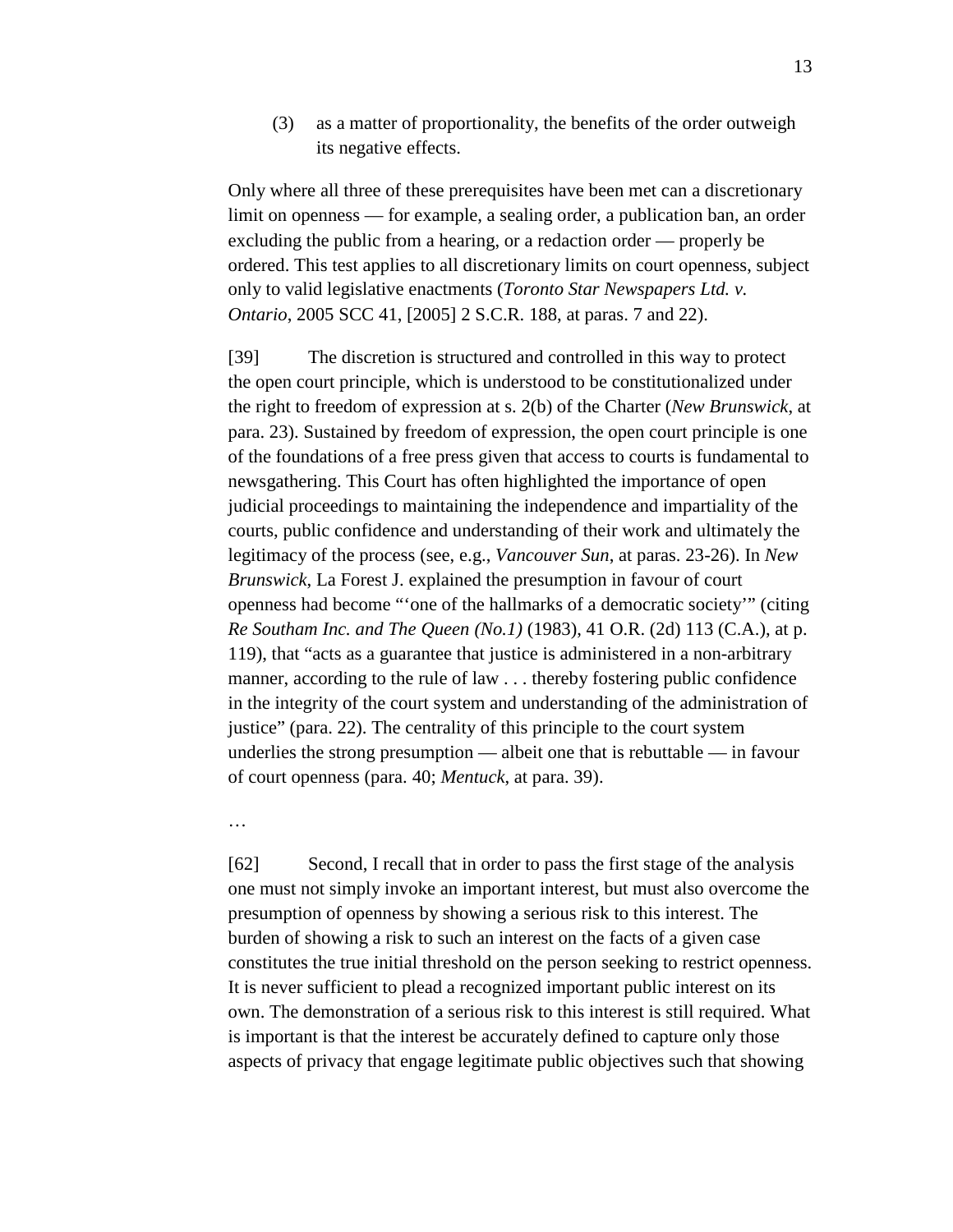a serious risk to that interest remains a high bar. In this way, courts can effectively maintain the guarantee of presumptive openness.

…

…

[71] Violations of privacy that cause a loss of control over fundamental personal information about oneself are damaging to dignity because they erode one's ability to present aspects of oneself to others in a selective manner (D. Matheson, "Dignity and Selective Self-Presentation", in I. Kerr, V. Steeves and C. Lucock, eds., *Lessons from the Identity Trail: Anonymity, Privacy and Identity in a Networked Society* (2009), 319, at pp. 327-28; L. M. Austin, "Re-reading Westin" (2019), 20 Theor. Inq. L. 53, at pp. 66-68; Eltis (2016), at p. 13). Dignity, used in this context, is a social concept that involves presenting core aspects of oneself to others in a considered and controlled manner (see generally Matheson, at pp. 327-28; Austin, at pp. 66- 68). Dignity is eroded where individuals lose control over this core identitygiving information about themselves, because a highly sensitive aspect of who they are that they did not consciously decide to share is now available to others and may shape how they are seen in public. This was even alluded to by La Forest J., dissenting but not on this point, in *Dagg*, where he referred to privacy as "[a]n expression of an individual's unique personality or personhood" (para. 65).

[72] Where dignity is impaired, the impact on the individual is not theoretical but could engender real human consequences, including psychological distress (see generally *Bragg*, at para. 23). La Forest J., concurring, observed in *Dyment* that privacy is essential to the well-being of individuals (p. 427). Viewed in this way, a privacy interest, where it shields the core information associated with dignity necessary to individual wellbeing, begins to look much like the physical safety interest also raised in this case, the important and public nature of which is neither debated, nor, in my view, seriously debatable. The administration of justice suffers when the operation of courts threatens physical well-being because a responsible court system is attuned to the physical harm it inflicts on individuals and works to avoid such effects. Similarly, in my view, a responsible court must be attuned and responsive to the harm it causes to other core elements of individual wellbeing, including individual dignity. This parallel helps to understand dignity as a more limited dimension of privacy relevant as an important public interest in the open court context.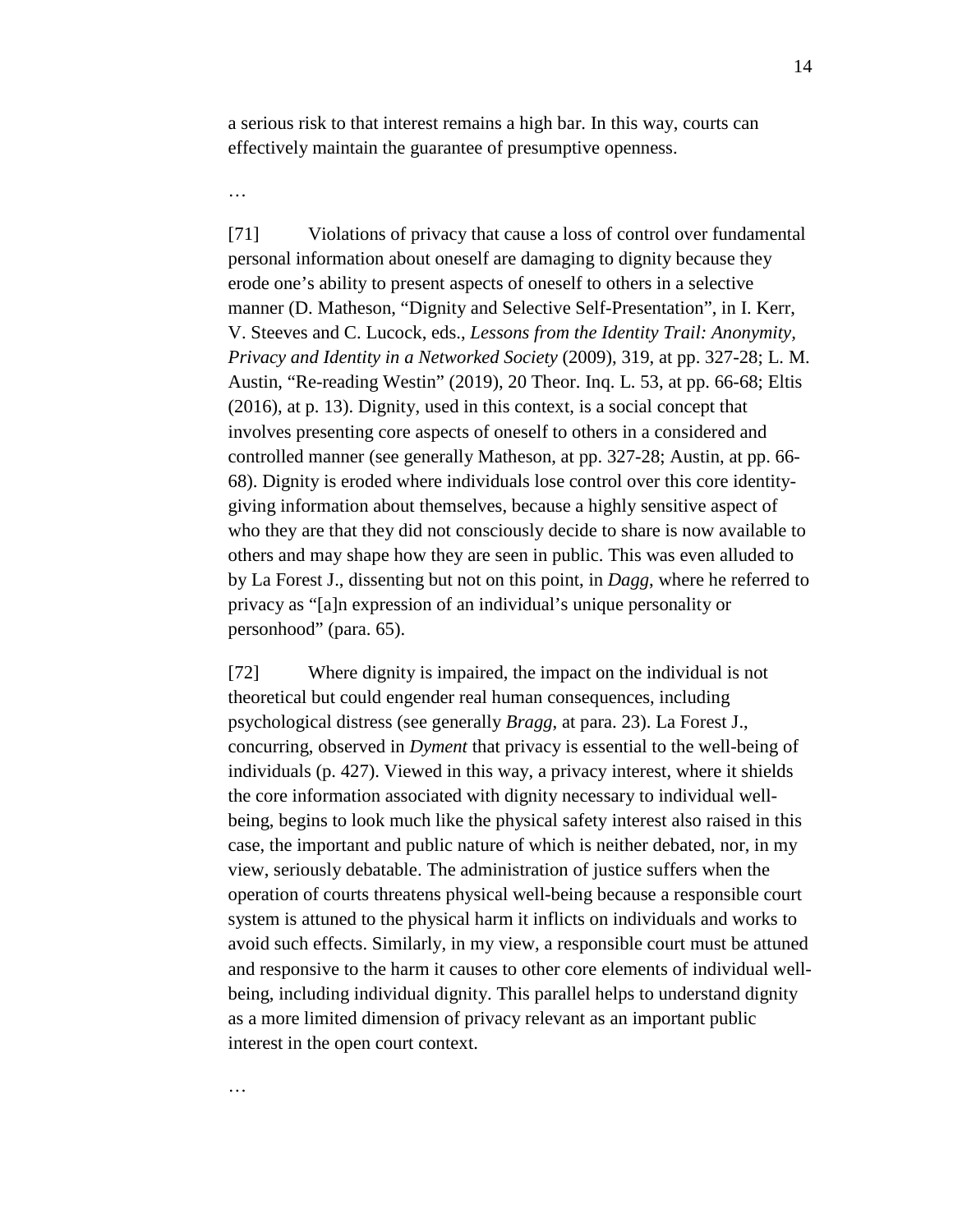[75] If the interest is ultimately about safeguarding a person's dignity, that interest will be undermined when the information reveals something sensitive about them as an individual, as opposed to generic information that reveals little if anything about who they are as a person. Therefore the information that will be revealed by court openness must consist of intimate or personal details about an individual — what this Court has described in its jurisprudence on s. 8 of the *Charter* as the "biographical core" — if a serious risk to an important public interest is to be recognized in this context (*R. v. Plant*, [1993] 3 S.C.R. 281, at p. 293; *R. v. Tessling*, 2004 SCC 67, [2004] 3 S.C.R. 432, at para. 60; *R. v. Cole*, 2012 SCC 53, [2012] 3 S.C.R. 34, at para. 46). Dignity transcends personal inconvenience by reason of the highly sensitive nature of the information that might be revealed. This Court in *Cole* drew a similar line between the sensitivity of personal information and the public interest in protecting that information in reference to the biographical core. It held that "reasonable and informed Canadians" would be more willing to recognize the existence of a privacy interest where the relevant information cuts to the "biographical core" or, "[p]ut another way, the more personal and confidential the information" (para. 46). The presumption of openness means that mere discomfort associated with lesser intrusions of privacy will generally be tolerated. But there is a public interest in ensuring that openness does not unduly entail the dissemination of this core information that threatens dignity — even if it is "personal" to the affected person.

- [35] The parties agree that the privacy interests at issue are those concerning the identity of transgendered minor children.
- [36] The Law Society submits that sealing the Tribunal file and closing the F&D Hearing to the public is necessary as the Law Society, to meet its case, must present in evidence unredacted versions of the confidential information allegedly disclosed by the Respondent, and articulate how and when the Respondent breached one or more Rules of the *Code of Professional Conduct*. Absent these orders, the Law Society says that it will be prejudiced in meeting its case, or that there is a serious risk of further breaches of confidentiality.
- [37] The Law Society further submits that the salutary effects of protecting the public's interest in protecting confidential information of a third party youth, and the integrity of the Law Society's discipline proceedings, outweigh the deleterious effects of the non-disclosure orders sought, which in this context includes the public interest in open and accessible court proceedings.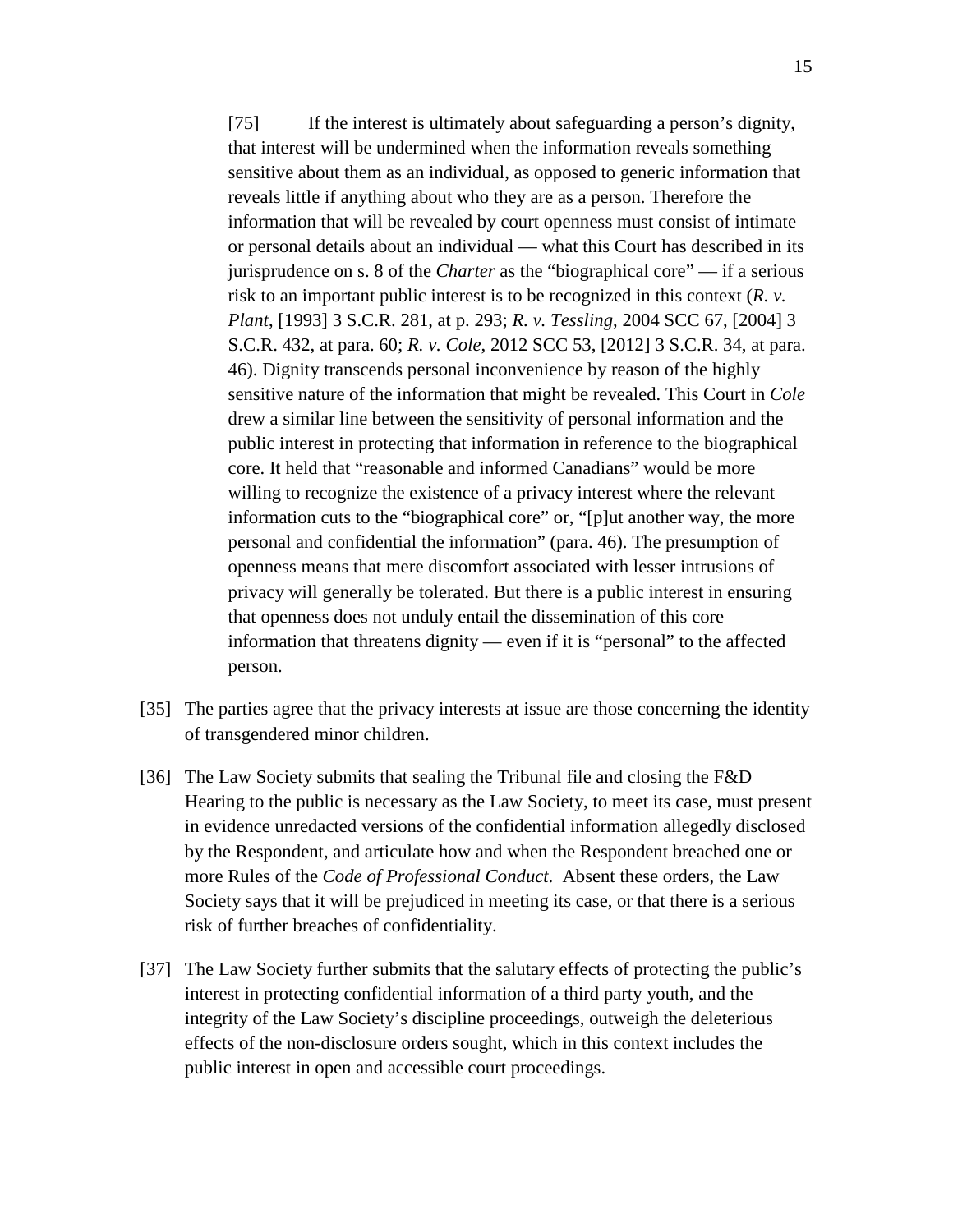- [38] The Law Society referred me to two examples where a hearing panel granted a nondisclosure and sealing order:
	- (a) In *Law Society of BC v. Holland*, 2015 LSBC 36, the hearing panel granted the orders for the purpose of preventing third party access to solicitor-client confidential information. The orders resulted in exhibits being redacted or anonymized before disclosure to members of the public. The hearing panel recognized the importance of openness and transparency in building confidence in the disciplinary proceedings. However, at para. 19, the hearing panel stated:

It is important that clients not lose the protection of solicitor-client confidentiality simply because the Law Society has relied on documents containing confidential information for the legitimate purpose of bringing disciplinary proceedings against a lawyer or former lawyer. […]

- (b) In *Law Society of BC v. McTavish,* 2018 LSBC 2, at para. 86, the hearing panel held that the interest of the complainant and other third parties in maintaining the confidentiality of the information given in evidence outweighed the interests of a member of the public in obtaining that information. See also *Law Society of BC v. Crickmore*, 2016 LSBC 16; *Markovitz (Re)*, 2021 LSBC 22 at para. 34.
- [39] The Respondent submits that the Law Society has not met its high burden of establishing that a sealing order and an order excluding the public is necessary. The Respondent submits that protecting the privacy interests of the third parties can be addressed by redacting materials and/or excluding the public from portions of the F&D Hearing.
- [40] I have carefully considered the Respondent's submission that alternative measures will prevent the risk and that an order be made that allows some public attendance or access to the materials.
- [41] The nature of the Citations that will be subject of the F&D Hearing are unique in that they relate in their entirety to allegations concerning the alleged dissemination of confidential information and protecting the identity of transgendered minors. I am unable to find an alternative, as suggested by the Respondent, that will not pose a serious risk to the privacy interests of the third parties. Most, if not all, of the F&D Hearing will relate to the alleged breach of the privacy interest. Documents, information, and testimony will go to the core of the confidential information sought to be protected.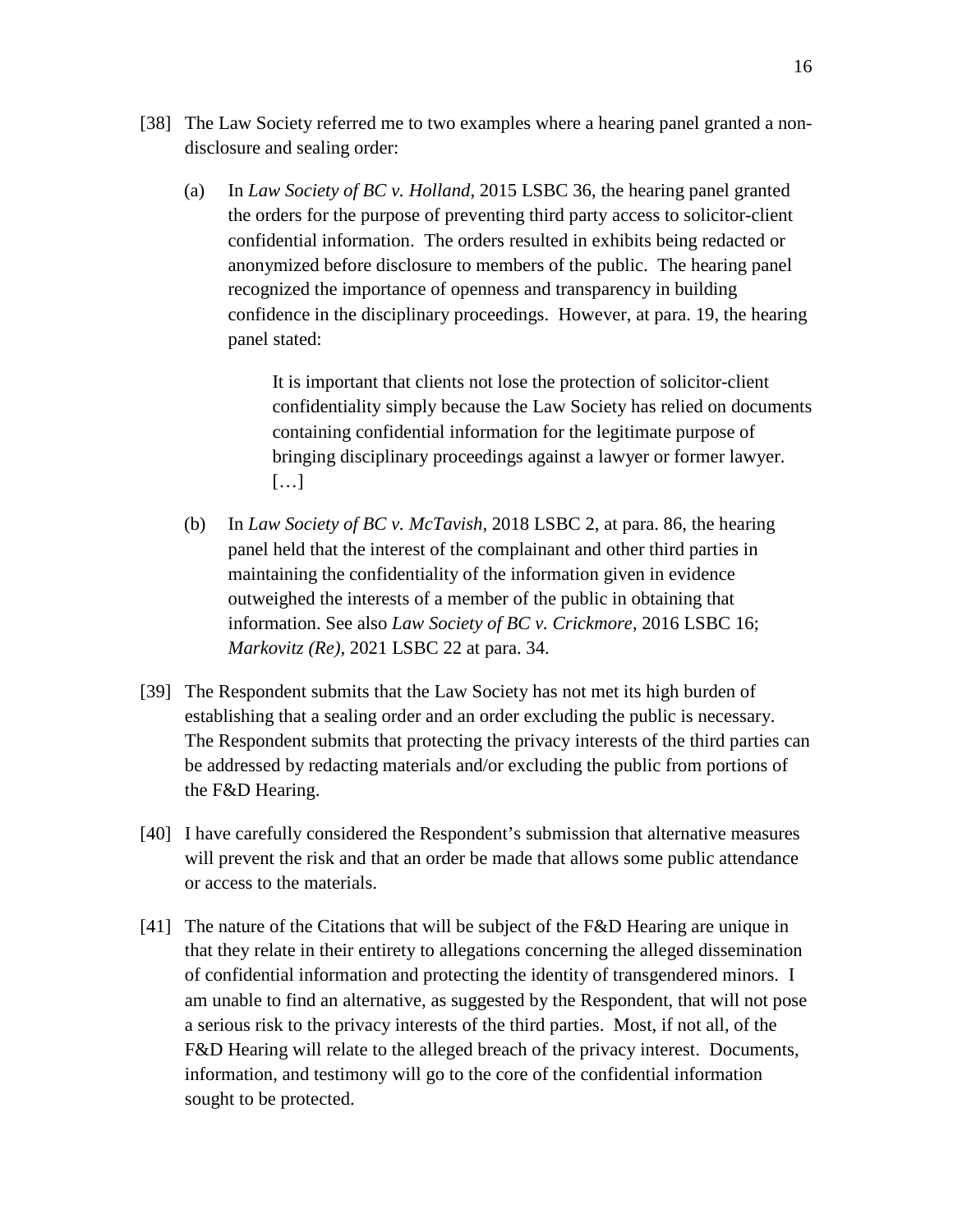- [42] This is an example where the privacy interest sought to be protected goes to the "biographical core" of the individual and affords more protection. As a matter of proportionality, the benefits of the orders sought by the Law Society outweigh any negative effects.
- [43] The Respondent further submits that the Law Society seeks these orders not to protect any privacy interests but to exclude the public from the process due to bias the Respondent alleges against the Law Society. With respect to this argument, the Respondent has not supplied me with any evidence to support this claim.
- [44] Lastly, the Respondent submits that the Supreme Court of BC and BC Court of Appeal orders are sufficient to protect the privacy interests of third parties and no further order is required. The Law Society Tribunal is separate from the Supreme Court of BC and BC Court of Appeal and has jurisdiction over lawyers in British Columbia. The prior orders do not pertain to the Tribunal process, and I find that an order is necessary to protect the confidential information within the Law Society Tribunal file and to exclude the public from the F&D Hearing.
- [45] In making this order, I find that the Law Society has met its burden of establishing the three prerequisites necessary for the proposed order.
- [46] The Respondent takes issue with removing the proposed draft order from his website. The proposed draft order does not contain confidential information and as such, I will not be making an order that it be removed. While I am not making any order to remove the material, I ask the Respondent to consider the appropriateness of including the draft order on his website as it has the potential to mislead the public.

## **SUMMARY OF ORDERS MADE**

- [47] The Respondent's May 8, 2022, application for document production and responses to questions pursuant to Rule 5-4.3(1) is dismissed.
- [48] The Respondent's March 14, 2022, application concerning alleged bias is abandoned.
- [49] The application for an adjournment is denied. The hearing of Citation #1 and Citation #2 will be heard starting on May 16, 2022 and will be held in-person at the offices of the Law Society of BC.
- [50] I grant the relief sought by the Law Society and amend my March 27, 2022 order on the following terms: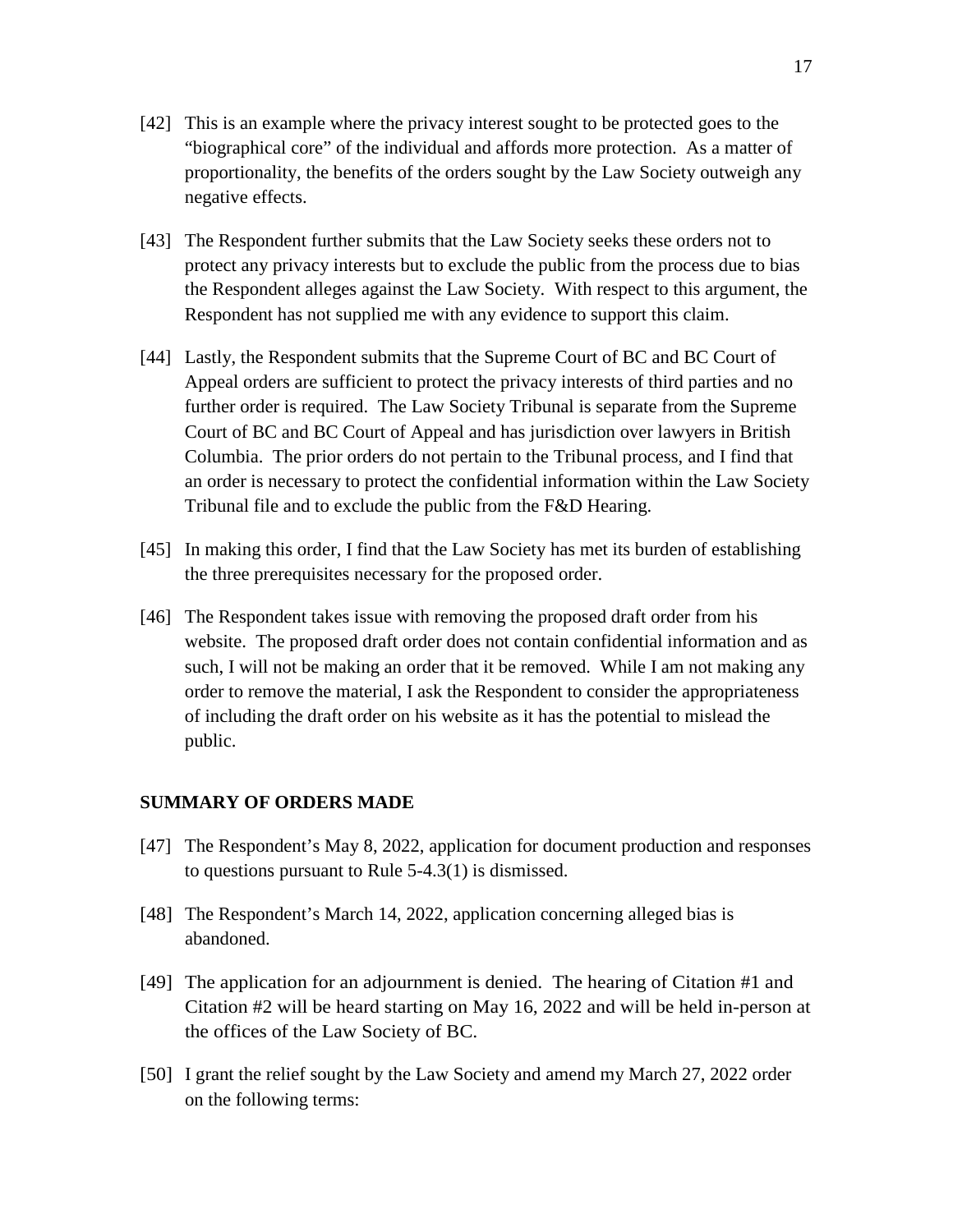- 1. Any ruling or publication on this matter shall be redacted for confidential and privileged information, which includes anonymizing names or redacting information including but not limited to (the "Confidential Information"):
	- (a) The name of the Respondent's former client in proceeding *A.B. v. C.D. and E.F.,* BCSC, Vancouver Registry No. E190334 and No. CA46229 and *A.B. v. C.D. and E.F.,* BC Court of Appeal, Vancouver Registry No. CA46229 ("**C.D.**");
	- (b) The name of C.D.'s child ("**A.B.**");
	- (c) The name A.B.'s mother ("**E.F.**");
	- (d) The name of the doctor(s) that provided treatment to A.B.;
	- (e) The name of the Respondent's former client in proceeding *A.M. v. Dr. F.,* Vancouver Registry No. 2011599 ("**A.M.**");
	- (f) The name of A.M.'s child ("**Y.Z.**");
	- (g) The name of Y.Z.'s father ("**W.X.**");
	- (h) the name of the doctor(s) that provided treatment to  $Y.Z$ .;
	- (i) any information that could disclose the identity of A.B., C.D., or E.F.;
	- (j) any information that could disclose the identity of Y.Z., A.M. or W.X.;
	- (k) any information or documentation relating to either A.B.'s or Y.Z.'s gender identity, physical and mental health, medical status or treatments;
	- (l) the names of the interviewers and reporters to whom the Respondent disclosed any of the information set out in paragraphs (a) to (k) inclusive, and names of the news outlet the aforementioned individuals or reporters worked for or online publications the individuals are associated with to, and the title of the online publications; and
	- (m) any reference to the exact words of interviews given by the Respondent to the individuals or reporters and media outlets that disclosed any of the information set out in paragraphs (a) to (k) inclusive.